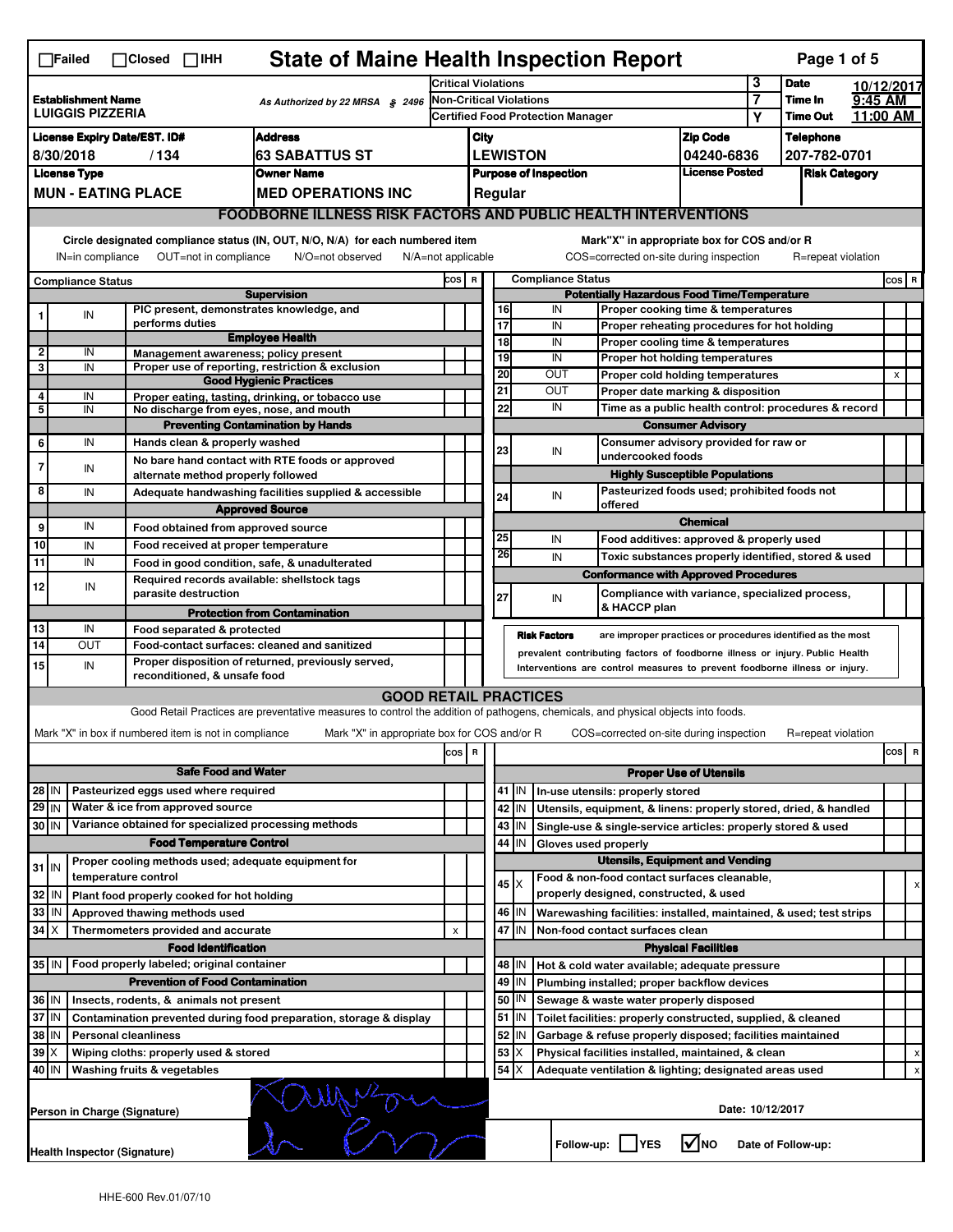|                                                      |                                         |                     | <b>State of Maine Health Inspection Report</b> | Page 2 of 5     |                               |                                  |
|------------------------------------------------------|-----------------------------------------|---------------------|------------------------------------------------|-----------------|-------------------------------|----------------------------------|
| <b>Establishment Name</b><br><b>LUIGGIS PIZZERIA</b> |                                         |                     | As Authorized by 22 MRSA § 2496                | Date 10/12/2017 |                               |                                  |
| License Expiry Date/EST. ID#<br>8/30/2018<br>/134    | <b>Address</b><br><b>63 SABATTUS ST</b> |                     | City / State<br><b>LEWISTON</b>                | /ME             | <b>Zip Code</b><br>04240-6836 | <b>Telephone</b><br>207-782-0701 |
|                                                      |                                         |                     | <b>Temperature Observations</b>                |                 |                               |                                  |
| Location                                             | <b>Temperature</b>                      |                     |                                                | <b>Notes</b>    |                               |                                  |
| Salad dressing                                       | 40                                      | 1st walk-in cooler  |                                                |                 |                               |                                  |
| pickles                                              | 48                                      | out sandwich bar    |                                                |                 |                               |                                  |
| chicken salad                                        | 47.9                                    | out sandwich bar    |                                                |                 |                               |                                  |
| ham                                                  | 49.5                                    | out sandwich bar    |                                                |                 |                               |                                  |
| spaghetti sauce                                      | 155                                     | hh                  |                                                |                 |                               |                                  |
| hot water                                            | $110 +$                                 |                     |                                                |                 |                               |                                  |
| cheese                                               | 41                                      | walk-in cooler rear |                                                |                 |                               |                                  |



**Date: 10/12/2017**

**Health Inspector (Signature)**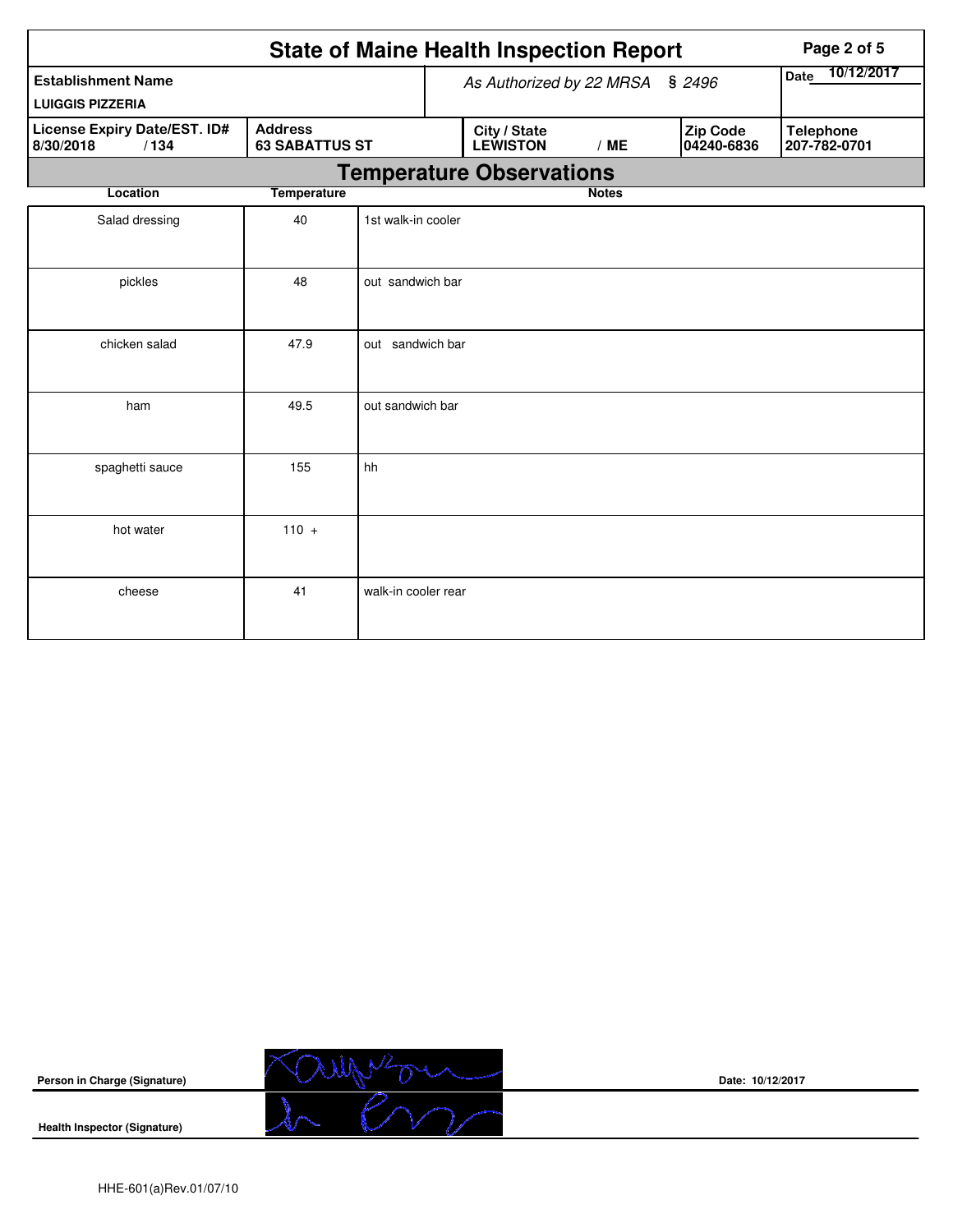| <b>State of Maine Health Inspection Report</b><br>Page 3 of 5                                                                                                          |                                                                                                          |                                            |    |                               |             |            |  |  |
|------------------------------------------------------------------------------------------------------------------------------------------------------------------------|----------------------------------------------------------------------------------------------------------|--------------------------------------------|----|-------------------------------|-------------|------------|--|--|
| <b>Establishment Name</b>                                                                                                                                              |                                                                                                          |                                            |    |                               | <b>Date</b> | 10/12/2017 |  |  |
| <b>LUIGGIS PIZZERIA</b>                                                                                                                                                |                                                                                                          |                                            |    |                               |             |            |  |  |
| License Expiry Date/EST. ID#<br>8/30/2018<br>/134                                                                                                                      | <b>Address</b><br><b>63 SABATTUS ST</b>                                                                  | City / State<br><b>LEWISTON</b>            | МE | <b>Zip Code</b><br>04240-6836 |             |            |  |  |
|                                                                                                                                                                        |                                                                                                          | <b>Observations and Corrective Actions</b> |    |                               |             |            |  |  |
|                                                                                                                                                                        | Violations cited in this report must be corrected within the time frames below, or as stated in sections | 8-405.11 and 8-406.11 of the Food Code     |    |                               |             |            |  |  |
| 14: 4-601.11.(A): C: Equipment food-contact surfaces and utensils are not clean to sight and touch.                                                                    |                                                                                                          |                                            |    |                               |             |            |  |  |
| INSPECTOR NOTES: Soda machine needs cleaning-ice shoot section                                                                                                         |                                                                                                          |                                            |    |                               |             |            |  |  |
| 20: 3-501.16.(A).(2): C: PHF not maintained at 41 F or less.                                                                                                           |                                                                                                          |                                            |    |                               |             |            |  |  |
| INSPECTOR NOTES: sandwich bar not working properly all food items discarded and denatured                                                                              |                                                                                                          |                                            |    |                               |             |            |  |  |
| 21: 3-501.17.(D): C: Date marking system used at the Eating Establishment does not meet the criteria list in code.                                                     |                                                                                                          |                                            |    |                               |             |            |  |  |
| INSPECTOR NOTES: some items not date marked such as homemade chicken salad                                                                                             |                                                                                                          |                                            |    |                               |             |            |  |  |
| 34: 4-204.112.(D): N: Temperature measuring devices are not easily readable.                                                                                           |                                                                                                          |                                            |    |                               |             |            |  |  |
| INSPECTOR NOTES: sandwich bar thermometer was not working corrected on site new one installed                                                                          |                                                                                                          |                                            |    |                               |             |            |  |  |
| 39: 3-304.14.(B).(1): N: Wiping cloths used for wiping counters and other equipment surfaces not held between uses in a chemical sanitizer.                            |                                                                                                          |                                            |    |                               |             |            |  |  |
| INSPECTOR NOTES: wet cloths sitting on counters                                                                                                                        |                                                                                                          |                                            |    |                               |             |            |  |  |
| 45: 4-101.11.(D): N: Utensils or equipment food contact surfaces not smooth / easily cleanable.                                                                        |                                                                                                          |                                            |    |                               |             |            |  |  |
| INSPECTOR NOTES: repair counter top where can opener is located                                                                                                        |                                                                                                          |                                            |    |                               |             |            |  |  |
| 45: 4-101.19: N: Nonfood contact surfaces of equipment that requires frequent cleaning not constructed of a corrosion-resistant, nonabsorbent, and<br>smooth material. |                                                                                                          |                                            |    |                               |             |            |  |  |
| INSPECTOR NOTES: remove duct tape stainless steel table                                                                                                                |                                                                                                          |                                            |    |                               |             |            |  |  |
| 45: 4-204.12: N: Equipment openings, closures and deflectors are improperly designed and constructed.                                                                  |                                                                                                          |                                            |    |                               |             |            |  |  |
| INSPECTOR NOTES: replace split door seals                                                                                                                              |                                                                                                          |                                            |    |                               |             |            |  |  |
| 53: 6-201.11: N: Floors, walls, and ceilings are not smooth and easily cleanable.                                                                                      |                                                                                                          |                                            |    |                               |             |            |  |  |
| INSPECTOR NOTES: repair flooring-missing floor tiles, scrape and paint walls upper level replace ceiling tile                                                          |                                                                                                          |                                            |    |                               |             |            |  |  |
| 54: 6-501.14.(A): N: Ventilation not clean.                                                                                                                            |                                                                                                          |                                            |    |                               |             |            |  |  |
| <b>INSPECTOR NOTES: clean all ventilation units</b>                                                                                                                    |                                                                                                          |                                            |    |                               |             |            |  |  |
|                                                                                                                                                                        |                                                                                                          |                                            |    |                               |             |            |  |  |
|                                                                                                                                                                        |                                                                                                          |                                            |    |                               |             |            |  |  |
|                                                                                                                                                                        |                                                                                                          |                                            |    |                               |             |            |  |  |
| Person in Charge (Signature)                                                                                                                                           |                                                                                                          |                                            |    | Date: 10/12/2017              |             |            |  |  |
| <b>Health Inspector (Signature)</b>                                                                                                                                    |                                                                                                          |                                            |    |                               |             |            |  |  |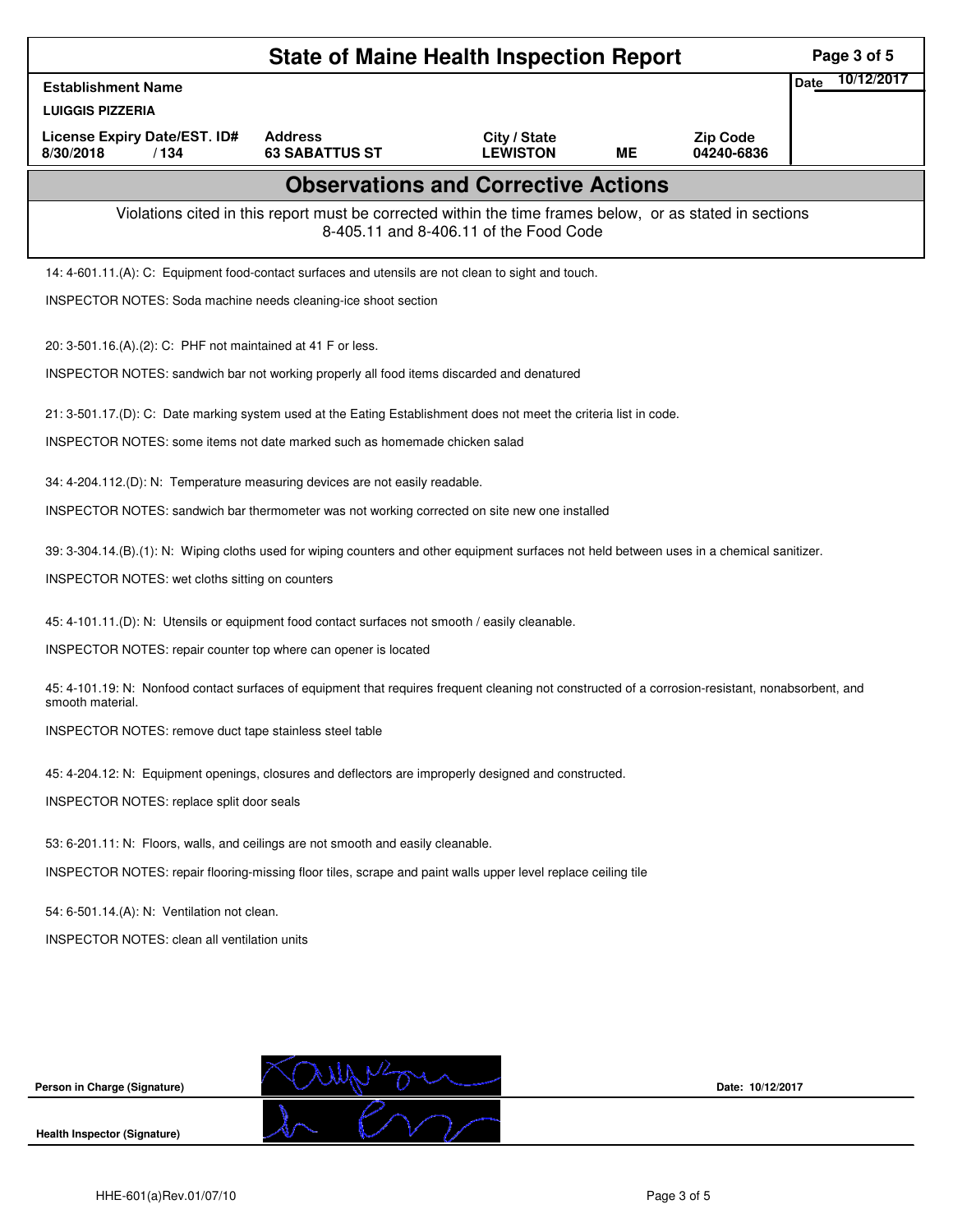| <b>State of Maine Health Inspection Report</b>                                                                                                                                                                                                                            |                                                                                                                               |                                 |    |                               |  |  |  |  |  |  |  |
|---------------------------------------------------------------------------------------------------------------------------------------------------------------------------------------------------------------------------------------------------------------------------|-------------------------------------------------------------------------------------------------------------------------------|---------------------------------|----|-------------------------------|--|--|--|--|--|--|--|
| <b>Establishment Name</b>                                                                                                                                                                                                                                                 | <b>Date</b>                                                                                                                   |                                 |    |                               |  |  |  |  |  |  |  |
| <b>LUIGGIS PIZZERIA</b>                                                                                                                                                                                                                                                   |                                                                                                                               |                                 |    |                               |  |  |  |  |  |  |  |
| License Expiry Date/EST. ID#<br>8/30/2018<br>/134                                                                                                                                                                                                                         | <b>Address</b><br><b>63 SABATTUS ST</b>                                                                                       | City / State<br><b>LEWISTON</b> | ME | <b>Zip Code</b><br>04240-6836 |  |  |  |  |  |  |  |
|                                                                                                                                                                                                                                                                           | <b>Inspection Notes</b>                                                                                                       |                                 |    |                               |  |  |  |  |  |  |  |
| RED FOLDER-EMPLOYEE HEALTH POLICY<br>Employee Health Policy left and explained the policy with the PIC. Please retain information as you will be asked next year during<br>your inspection to provide the employee Health Policy information which was left with the PIC. |                                                                                                                               |                                 |    |                               |  |  |  |  |  |  |  |
| <b>Certified Food Protection Manager</b>                                                                                                                                                                                                                                  |                                                                                                                               |                                 |    |                               |  |  |  |  |  |  |  |
|                                                                                                                                                                                                                                                                           | Unless directed otherwise, all Eating Establishments are required to submit a copy of their Certified Food Protection Manager |                                 |    |                               |  |  |  |  |  |  |  |
|                                                                                                                                                                                                                                                                           | (CFPM) certificate. A CFPM must be hired within 90 days of a new eating establishment opening or when a CFPM leaves           |                                 |    |                               |  |  |  |  |  |  |  |

Please provide a copy of this certification(s) to your inspector [Susan Reny ] by emailing to [ sreny@lewistonmaine.gov ] or faxing to 207-795-5071. A copy may also be sent to Carol Gott, Health Inspection Program, 286 Water St. 3rd Floor, Augusta, ME 04333 or carol.gott@maine.gov.

Please include the name of your establishment and the establishment ID# with your certification(s).

2013 Maine Food Code Adoption

The Maine Food Code was adopted in October of 2013. Please refer to our website for a copy,

http://www.maine.gov/healthinspection. Following are a few of the major changes:

• No Bare Hand Contact with Ready-To-Eat Food. Handlers are required to use gloves, utensils, deli papers, etc., to avoid bare hand contact with ready-to-eat food;

- Establishments must have clean-up procedures for employees to follow following vomiting and diarrheal events;
- Responsibilities of the person in charge for ill employees (exclusions and restrictions); and,
- Date marking of Ready-to-eat potentially hazardous foods.

## Violation Correction Timeframe

Critical violations should be corrected on site, but in any event, within 10 days. The licensee must contact the inspector when the critical violation has been addressed at 207-( 513-3125 Ext 3224 ) or email ( sreny@lewistonmaine.gov ). Non-critical violations must be corrected within 30 days. Failure to satisfactorily correct these violations before the follow-up inspection may result in enforcement proceedings by the Department to include fines and penalties, which are outlined in Sections 7, 8 and 9 of the Rules Relating to the Administration and Enforcement of Establishments Licensed by the Health Inspection Program available at http://www.maine.gov/healthinspection. License renewals can be denied if violations are not corrected within the noted timeframes.

## C= Critical violation and NC= Non-critical violation

"Critical violation" means a provision of the Food Code that, if in non-compliance, is more likely than other violations to contribute to food contamination, illness or environmental health hazard.

## Additional Inspection Fee

License fees provide for two inspections per year. When additional inspections are required, the Department may charge an additional \$100 fee to cover the costs of each additional inspection or visit.

## Document Retention/Posting

Pursuant to the Maine Food Code, the establishment's current license must be displayed. In addition, a sign or placard must be posted in a conspicuous area notifying consumers that a copy of the most recent inspection report is available upon request. CFPM certificates must be posted in a conspicuous area and must be available to the Department upon request. CFPM Kelly St. Hilaire Exp 11/2018

Sandwich Bar out of temp all food discarded and denatured